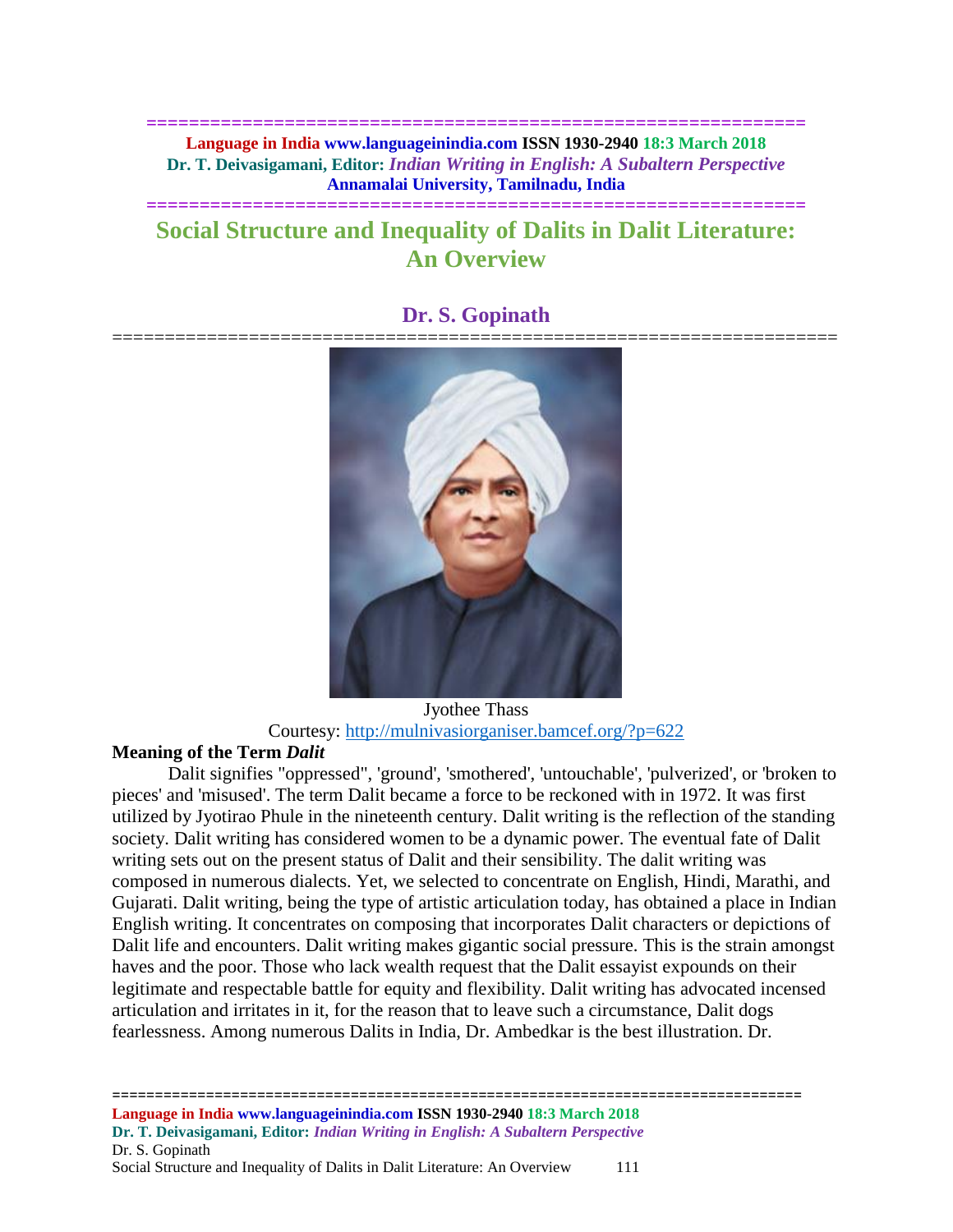Ambedkar yielded his life to bring a progressive change the life of the weaker segment of the general public.

**Key Words:** Dalits, Dalit Literature, Ambedkar, Equality, Socialism

# **Dalit Writing**

In India, Dalits – authoritatively known as Scheduled Castes – constitute one 6th of the populace. They are reliably victimized in spite of a protected prohibition on 'untouchability', and the demonstration of particular enactments. Dalit writing, a social-abstract marvel has been far different from that of the standard writing in Maharashtra. The term 'Dalit writing' was first utilized as a part of 1958, at the primary Dalit gathering held in Mumbai. It is the writing of those persecuted by crafty framework, voiceless, dumbfounded and abused gatherings for quite a long time together. It is widely on the expansion since the 1960s. The dalit writing manages Dalit's in Indian culture. Dalit writing was composed of more than seventeen dialects; however, we have selected to concentrate more on English, Hindi, Marathi, and Gujarati. Enlivened with the alluring initiative of Dr. B.R. Ambedkar a great deal of youthful Dalit authors like Anna Bhahu Sathe, Baburao Bagul, N. R. Shinde, Arjun Dangle, Urmila Pawar, Pandit Iyothee Thass, Rettamalai Srinivasan, L.Elayaperumal, Thol. Thirumavalavan, P. Sivakami, S. P. Thamizhamuthan, Edayavendan, Unjai Rajan Abhirami, M.C.Rajah, Imayam, K.A.Gunasekaran, K.Krishnaswamy, Ra. Athiyaman, Bama, Meena Kanthasamy, devoted them to the reason for delineating Dalit life nearly, adequately in order to the social sensibility and in this manner discovering liberation of Dalits. Tamil Dalit essayists have utilized different sorts of selfverbalization. In each class that they compose, they likewise make huge reformulation and settle on their decisions as political, interventionist decisions. Their decisions have started to leave a positive effect on standard writing.

# **Minimal Social and Custom Class**

"Dalit" has a place with the most minimal social and custom class in India. The word originates from the Sanskrit, and signifies "oppressed", 'ground', 'smothered', 'untouchable', 'pounded', or 'broken to pieces' and 'abused'. The term Dalit became a force to be reckoned with in 1972. It was first utilized by Jyotirao Phule in the nineteenth century, with regards to the mistreatment looked by the past "untouchable" stations of the twice-conceived Hindus. The beginnings of Dalit writing are frequently in the medieval Bhakti writing for two convincing reciprocal reasons. One, the vast majority of the Bhakti holy person writers were low-position nearby ministers; two, they propelled a rankling assault on accepted Hindu practices. Bhakti writers from Namdev to Kabir were low-standing writers who composed with extraordinary abhorrence against the Brahmanical conventionality. Going entirely by the Dalit writing, Bhakti artists were to be sure Dalit artists for not just they were Dalit themselves, they composed against the abundances of upper station Hindus. Among the Bhakti writers who roused Dalit were Ravidas, Namdev, Tukaram, Eknath, Chokhamela, Kabir, and others. Their compositions all in all might be portrayed as protodalit.

# **An Imperative**

Dalit writing shapes an imperative and unmistakable piece of Indian writing. One of the main Dalit essayists was Madara Chennaiah, and eleventh-century shoemaker holy person who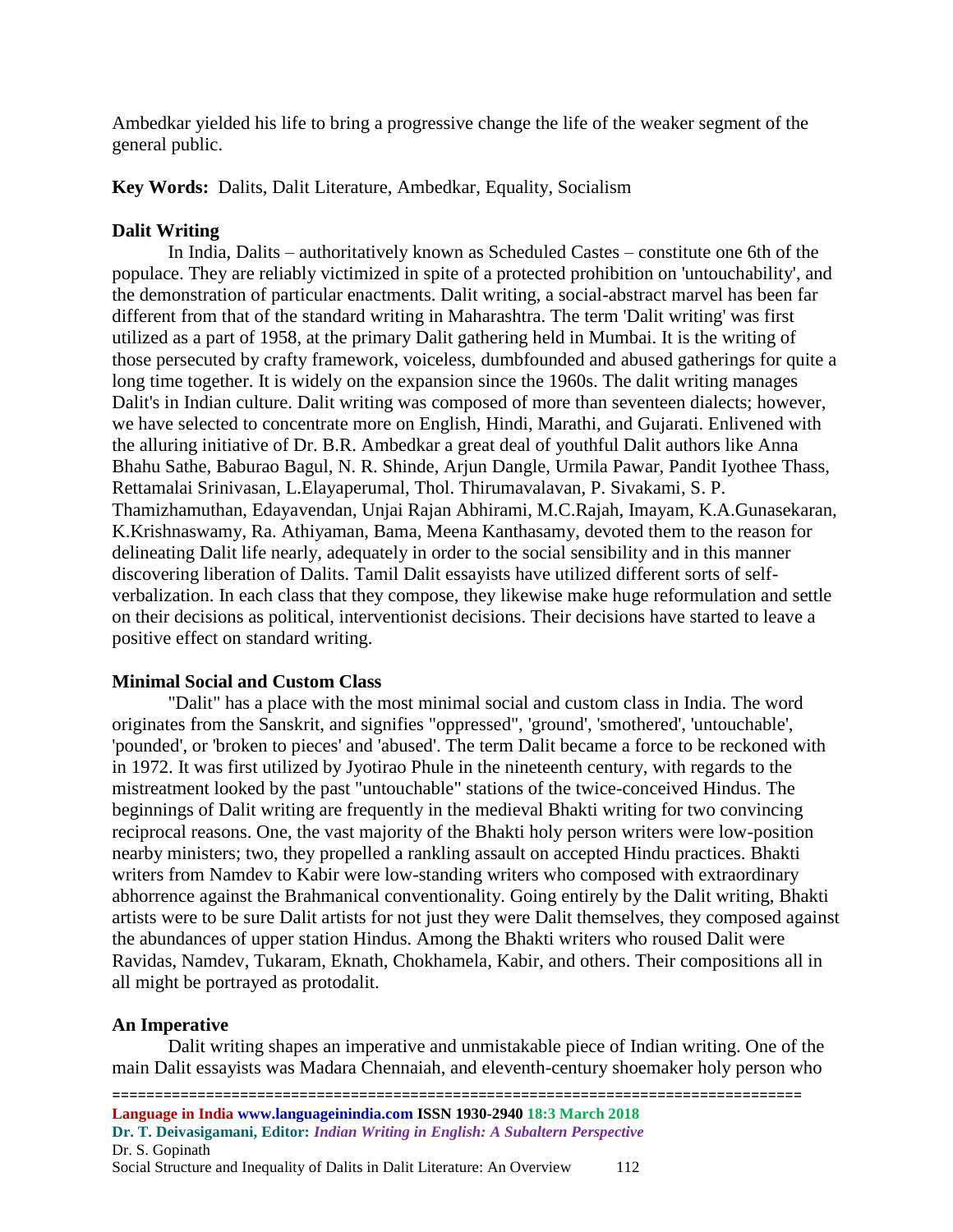lived in the rule of Western Chalukyas and who are additionally viewed by a few researchers as the "father of Vachana verse". Another early Dalit writer is Dohara Kakkaiah, a Dalit by birth, six of whose confession booth lyrics survive. Dalit writing, that incorporates every one of the classes like short stories, books, verse, basic expositions, plays and personal histories, gives basic bits of knowledge into the subject of the Dalit character. The lessons of Ambedkar honed their sensitivities and made them outward-looking, eloquent and decisive in their appearance. The Dalit compositions are utilized to instruct the Dalit. The exposition accounts, particularly interceded between Dalit authors and the Dalit to frame the methods of social dissent. The Dalit accounts are utilized to bring issues to light that position is the reason for social separation.

## **Sharankumar Limbale**



**Sharankumar Limbale Courtesy:<https://plus.google.com/117618068432043628347>**

Sharankumar Limbale (b. 1956), an outstanding Dalit extremist, essayist, manager, pundit and writer of 40 books are one among the most famous Dalit voices in India. Large portions of his works are in Marathi and converted into English and different dialects. As indicated by Sharankumar Limbale, he has expressed that "Dr. Babasaheb Ambedkar's contemplations and developments enlivened me to compose. The torments and throbs of Indian Dalits are subjects of my writing. I remain for human respect. The universe of the abused is a war zone for me." And likewise, he has expressed that "Dalit writing is accurate that writing which aesthetically depicts the distresses, tribulations, servitude, corruption, criticism, and destitution continued by Dalits. This writing is, however, a grandiose picture of despondency."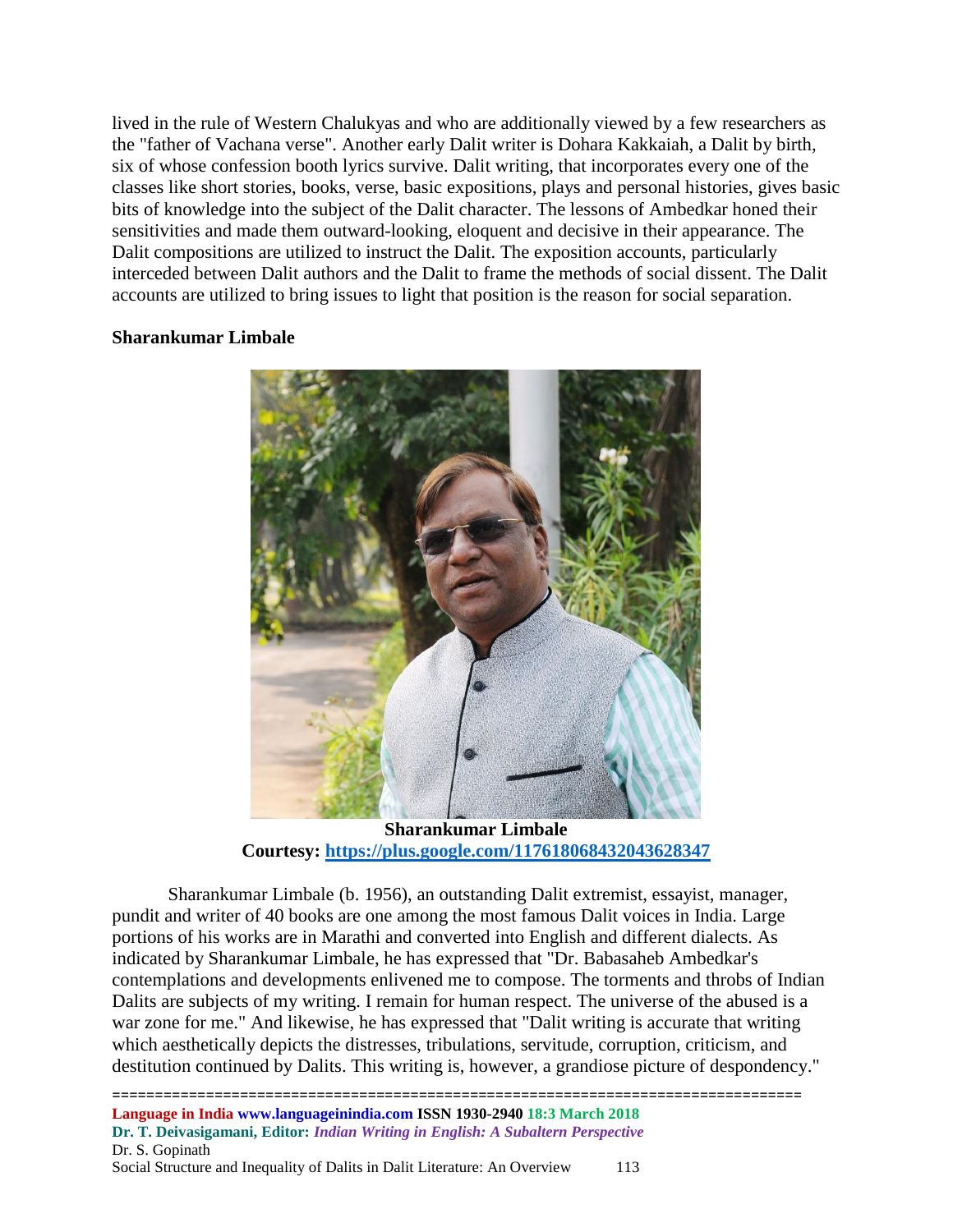Dalit woman's rights are a strand of women's liberation that has risen in Indian the most recent two decades. It looks for Dalit women's, self-character, reluctance, and self-rule. Dalit women's activists contend that the curious trustworthiness of the mistreatment, minimization, and enslavement of Dalit women requires a different structure of distinction to address particular worries of the Dalit women. It is against shameful acts in the arrangement of position pecking orders and male-centric courses of action which are in charge of creating divisions in the general public described by social characters, for example, booked ranks and ethnic gatherings. Dr. Ambedkar, an incredible visionary present-day observation pioneer, the planner of the Constitution of India and an enthusiastic faultfinder of the standing framework, indicated the Dalit way of life as it rose up out of a legally binding association with Hindu history, and contended that the Dalit was a discredited subject of authentic viciousness. He enlivened and started the innovative personalities of India to authorize the socio-social blast for the aggregate liberation of Dalits. Dalitism is the ideological territory where different sociocultural sensitivities and political-monetary gatherings exist together. Resistance to Hindu conventions when all is said in done scholarly and onerous station chain of command, specifically, is the focal worry of the development.

Pandit Iyothee Thass was an incredible Tamil researcher, who composed discourses on established Tamil abstract works from a Buddhist perspective. "His compositions frame all components of innovation," brings up Mr. Ravikumar, Pandit Iyothee Thass and Rettaimalai Srinivasan had run their own magazines. The membership of "Paraiyan" (1893-1900), a magazine keep running by Srinivasan, delighted in dissemination higher than standard magazines and daily papers. The same was the situation with Tamizhan (1907-1914) altered by Iyothee Thass. On the off chance that Srinivasan accepted emphatically the liberation of the discouraged classes through political support, the 1940s saw the development of Swami Sahajananda, a staunch Saivite, who looked to do the point inside the overlay of Hindu religion. Thol. Thirumavalavan, an author, a Dalit dissident, a pioneer of Viduthalai Chiruthaigal Katchi. It is likewise a standout amongst the best Dalit's political gatherings in Tamil Nadu. Dalit political gathering in the province of Tamilnadu in India says that position abuse must be finished by building protection from beneath, through speaking to Tamil notions, as occurred in the beginning of the Dravidian development under Periyar E.V.Rmasamy. Dalits can't and ought not to expect much assistance from the Dravidian parties. The arrangement, as per Thirumavalavan, lies in Tamil Nationalism. His stage focuses on completion the rank-based abuse of the Dalits, which he contends, can best be accomplished through resuscitating and reorienting Tamil patriotism. Other than this Thirumavalavan is additionally a staunch pundit of Hindu patriotism and, specifically, Hindutva. Hindutva, to Thirumavalavan, is the quintessence of the severe Indian state. Evacuate Hindutva is a gathering of 17 of his talks, conveyed between April 1998 and November 2004; Talisman includes 34 articles composed by Thirumavalavan for the Tamil version of India Today, a week after week newsmagazine, between August 2001 and February 2003. In making an interpretation of his words into English, Meena Kandasamy has made them accessible out of the blue not simply to non-Tamil speakers from the West, however more unquestionably to Dalit from somewhere else in India.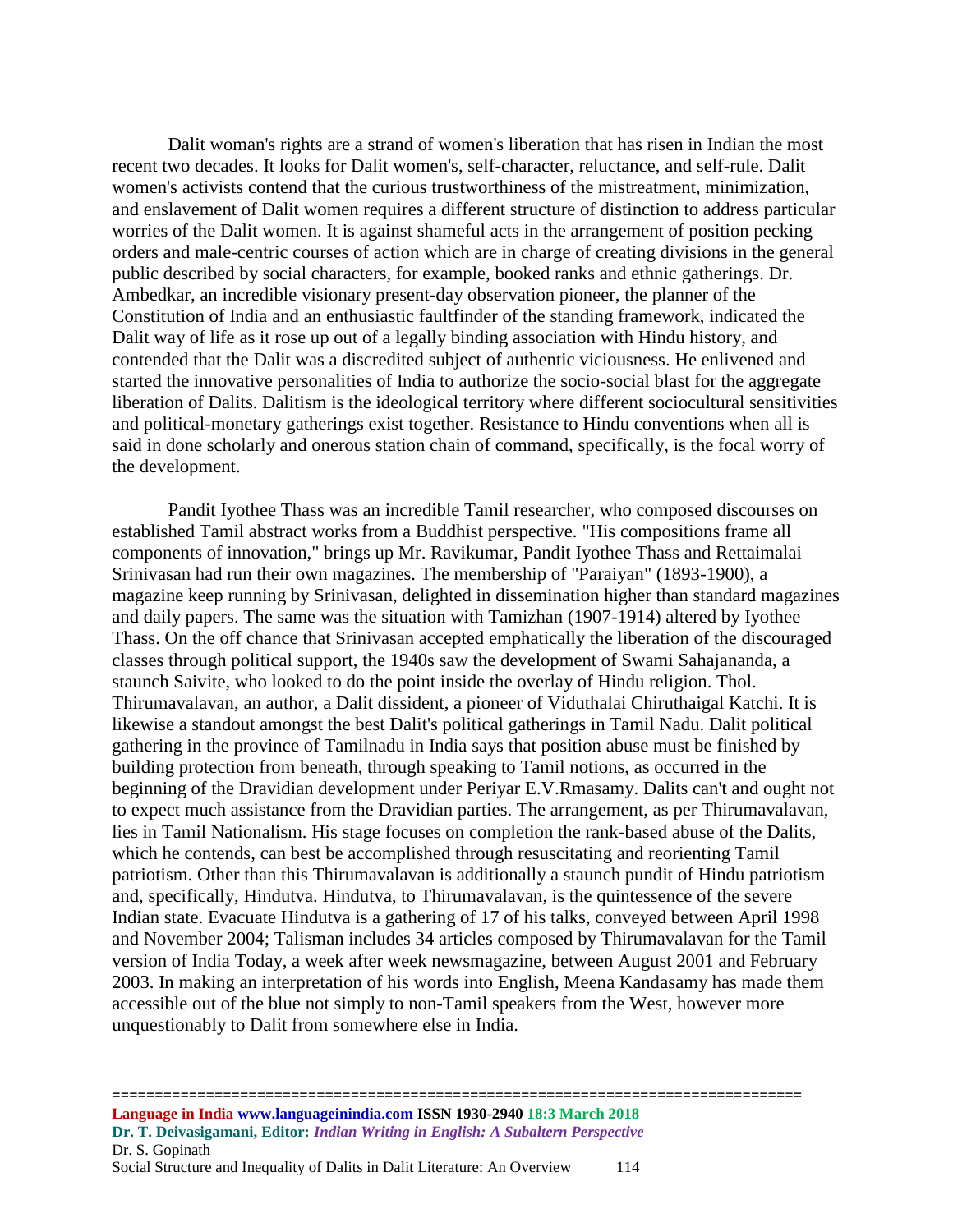### **Even Now Bound to Ghettos**

As indicated by D. Ravikumar, lobbyist theoretician of the Dalit Movement, writer, reporter, interpreter, and previous official, is editorial manager of Manarkeni, an abstract every other month in Tamil, and fellow benefactor of Navayana Publishing says that "Even now Dalit are bound to ghettos in towns and much of the time there are even separate cemeteries for them. They are compelled to complete a few disparaging things. Reservation is right around a joke in Tamil Nadu."P. Sivakami, one of the most punctual Tamil Dalit scholars draw, regard for the double mistreatment of Dalit women because of sexual orientation and station on account of upper standing men and Dalit men. She was at first an IAS officer, however, surrendered her business to wind up noticeably a full-time essayist in 2008. One of her second novel, 'Anandayi' (1992), concentrates on the savage abuse of a women's body and calls attention to how the family as an establishment is implanted in man centric, harsh framework, that are unmitigated crooked to women. Dalit women's sexuality (regardless of whether as a little girl, spouse or dearest) is seriously contained and subdued.

#### **Freedom Writing**

As indicated by Bama Faustina, a creative writer, Dalit women's activist, feminist author who draws every one of her encounters and portrayals from the Dalit development in Tamilnadu says that Dalit Literature is "Freedom writing like Black Literature, Feminist Literature and Communist-Socialist Literature". Bama's commitment to Dalit writing is huge in the utilization of Dalit vocabulary. Bama regularly states, "… I frequently contemplate internally that I'm really fortunate to be conceived in the *Paraiya* group." She says, "… I don't prefer to shroud my personality and imagine I have a place with an alternate rank." Bama's Sangati analyzes "the contrast amongst women and their diverse manners by which they are liable to allocation and their adapting techniques". Bama's Karukku contends that training alone ensures social respectability for Dalit. In a meeting, Bama had stated, "You can't envision Dalit, even as a gathering, to battle against the police drive. They resemble upper standing individuals to Dalit. They do a wide range of savagery and barbarities. We don't confide in police"

Meena Kandasamy, a rising artist, fiction author, interpreter and Dalit lobbyist are known as the furious young woman; her outrage is clear in her sonnet, similar to an "unconstrained flood of intense emotions" that ebbs out of the treachery that she witnesses all around her for the sake of rank. One of her sonnets named, Touch is a sharp and clear reflection of society. Touch brings out obviously that Meena Kandasamy is an artist, who has special insight into words that jump on the peruser and influences them with crude feelings. The symbolism in her verse is striking. Her verse is her weapon on the ills of society. S. P. Thamizhamuthan (b. 1996- ), a youthful author was conceived in Mazhavarayanallur Village, Cuddalore District, Tamilnadu. He was a Writer, Orator, Politician, Ambedkarite and so on. He was recognizable among all Dalit Activists and Folklore Groups. He learned at Government High School, Mazhavarayanallur. He studied his College studies at T B M L College, Porayar, Tamilnadu. He was a Full Member and a Full-Time worker of Dravidar Kazhakam up to 2017. Since 2017 he joined Viduthalai Chiruthaikal Katchi (RSF) and serving for Dalit rights and strengthening. Taken part effectively in different challenges to benefit human rights. Experienced ruthless social weight and rank segregations. He expounds on the agonies of Dalits and helpless gatherings.